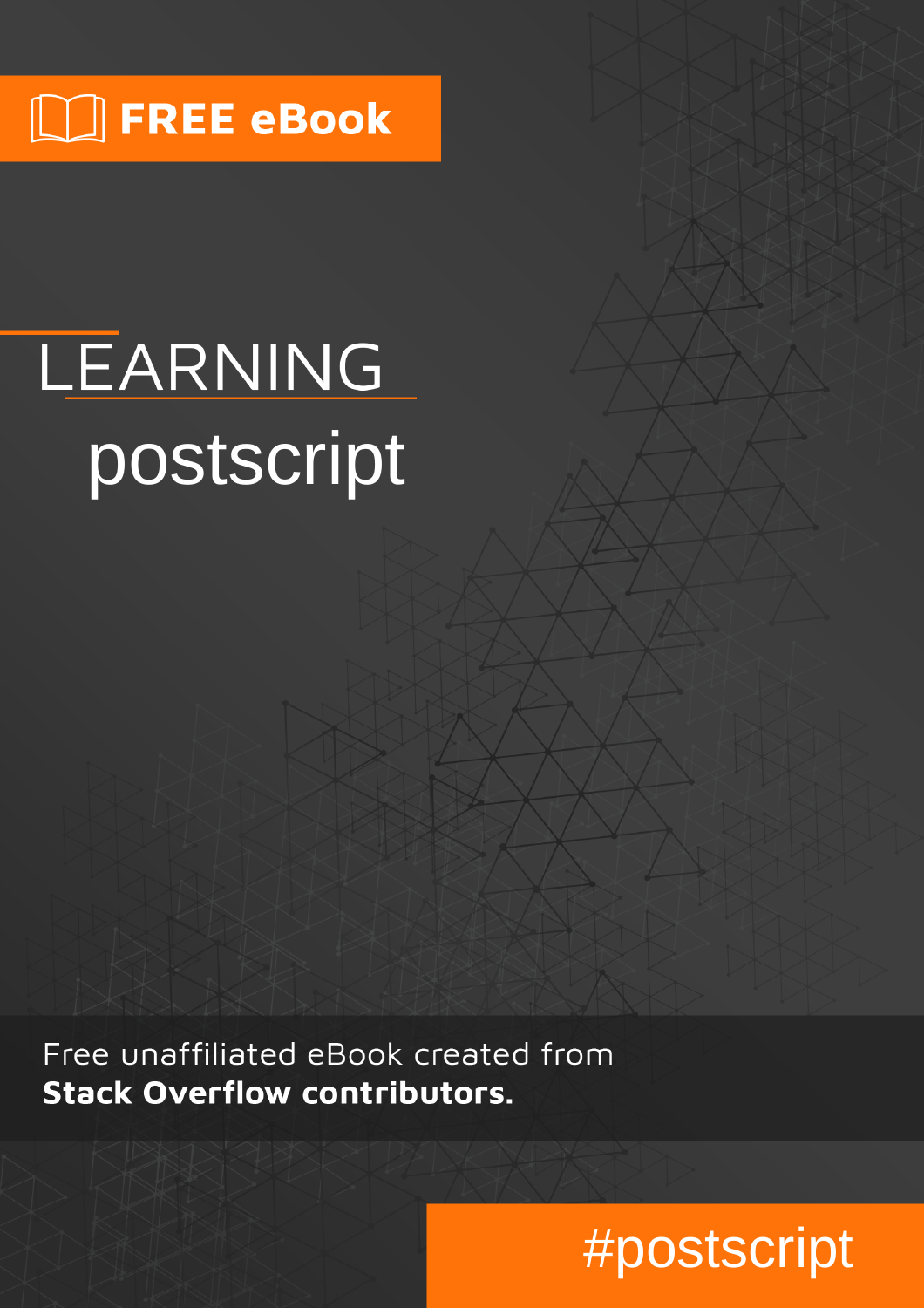### **Table of Contents**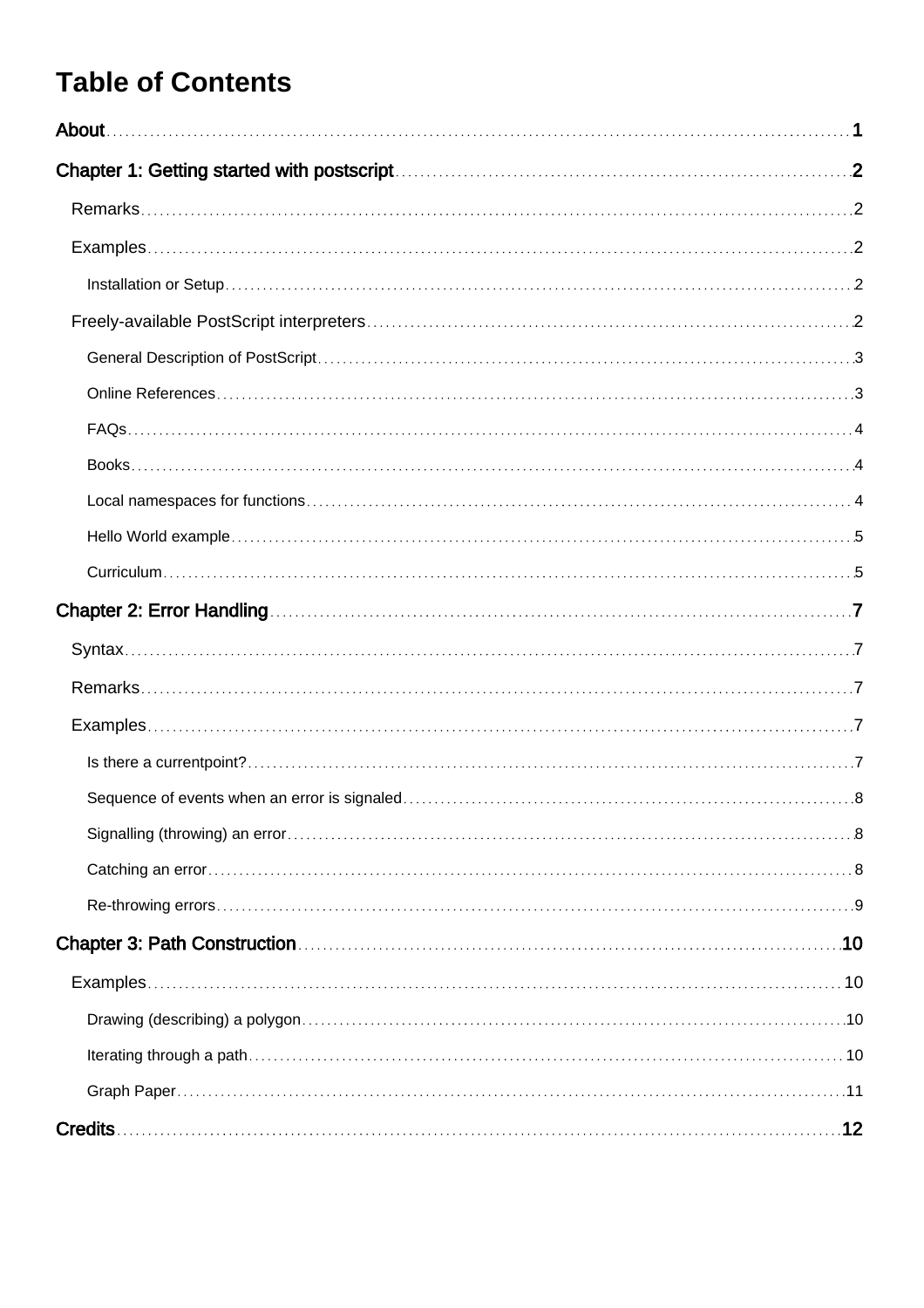<span id="page-2-0"></span>

You can share this PDF with anyone you feel could benefit from it, downloaded the latest version from: [postscript](http://riptutorial.com/ebook/postscript)

It is an unofficial and free postscript ebook created for educational purposes. All the content is extracted from [Stack Overflow Documentation,](https://archive.org/details/documentation-dump.7z) which is written by many hardworking individuals at Stack Overflow. It is neither affiliated with Stack Overflow nor official postscript.

The content is released under Creative Commons BY-SA, and the list of contributors to each chapter are provided in the credits section at the end of this book. Images may be copyright of their respective owners unless otherwise specified. All trademarks and registered trademarks are the property of their respective company owners.

Use the content presented in this book at your own risk; it is not guaranteed to be correct nor accurate, please send your feedback and corrections to [info@zzzprojects.com](mailto:info@zzzprojects.com)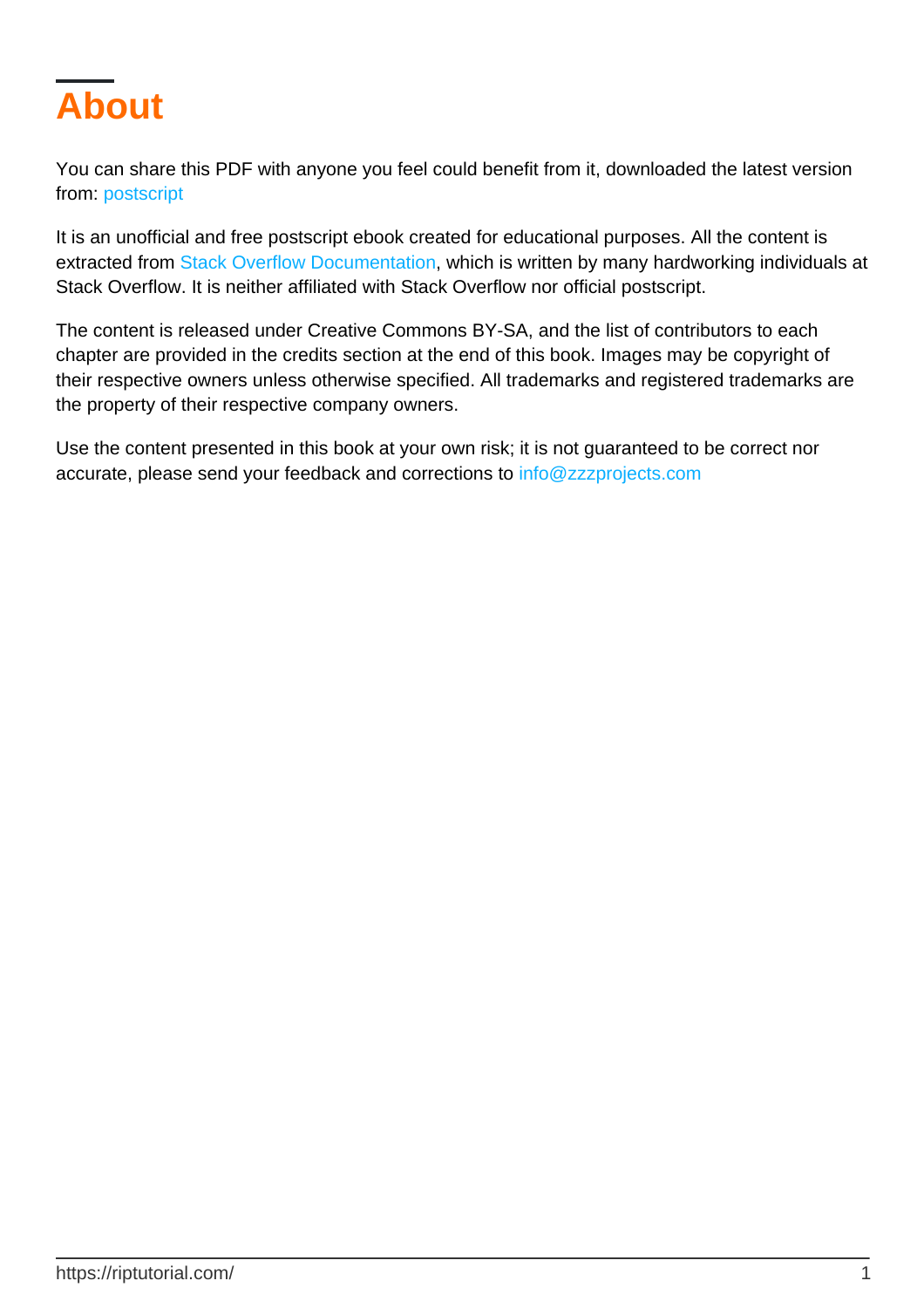# <span id="page-3-0"></span>**Chapter 1: Getting started with postscript**

### <span id="page-3-1"></span>**Remarks**

PostScript is a reverse-polish stack-based, dynamically-typed, dynamic-namespacing, scripting language with built-in primitives for generating rendered images from vector descriptions. PostScript employs the same "Adobe Image Model" as the PDF file format.

PostScript is used as an output format by many programs since it is designed to be easily machine-generated.

Like LISP, PostScript is homoiconic and code and data share the same representation. Procedures can take procedures as data and yield procedures as results, lending itself to techniques from concatenative-programming as well.

### <span id="page-3-2"></span>**Examples**

#### <span id="page-3-3"></span>**Installation or Setup**

The authentic Adobe PostScript interpreters are available in high-end printers, the Display PostScript (DPS) product, and the Acrobat Distiller product. As authors of the standard, these products are considered "the standard implementation" for the purpose of describing differences among PostScript implementations.

The Standard interface to the interpreter defined in the PLRM is the *program-stream* which may be either text or binary depending upon the details of the underlying channel or OS/controller. Acrobat Distiller has a GUI front-end to select the input postscript program and render its output as a pdf. Distiller also has some limited support for using the output text stream for reporting errors and other program output. GSView provides a similar GUI front-end for a similar workflow using Ghostscript as the interpreter.

Ghostscript and Xpost both work in a command-line mode. The postscript program file to run can be mentioned on the command-line  $(q_s$  program.ps or xpost program.ps) which will open a graphics window to display the graphical output. Options may be used to render the graphics somewhere else like a disk file or suppress the graphics entirely and use postscript just as a text scripting language.

The various interpreters each have their own installation and setup instructions and it would be wasteful (and prone to falling out-of-date) to reproduce them here.

### <span id="page-3-4"></span>**Freely-available PostScript interpreters**

• [Ghostscript](http://ghostscript.com/) is available for all major platforms and Linux distributions, in source or binary form, under the GNU license or under other license arrangements with the authors, [Artifex](http://ghostscript.com/Artifex_Software_Inc.html) [software](http://ghostscript.com/Artifex_Software_Inc.html). Ghostscript implements the full PostScript 3 standard.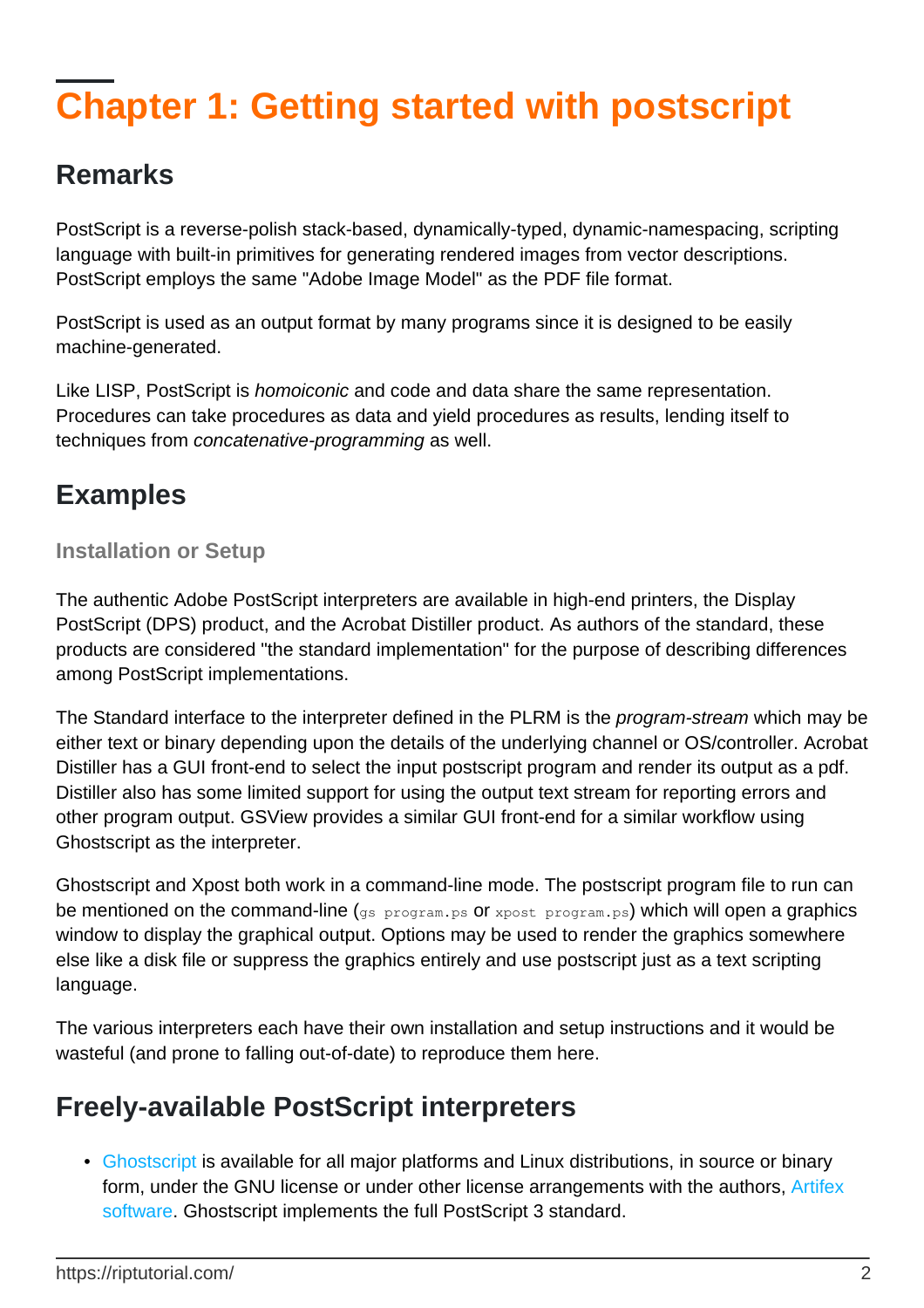• [Xpost](https://github.com/luser-dr00g/xpost) is available in source form for all major platforms, under the BSD-3-clause license. It implements the Level-1 standard with some Level-2 extensions and some DPS extensions.

#### <span id="page-4-0"></span>**General Description of PostScript**

PostScript is a Turing-complete general programming language, designed and developed by Adobe Systems. Many of the ideas which blossomed in PostScript had been cultivated in projects for Xerox and Evans & Sutherland.

Its main real-world application historically is as a page description language, or in its single-page EPS form a vector-graphics image-description language. It is dynamically-typed, dynamicallyscoped, and stack-based which leads to a mostly Reverse Polish syntax.

There are three major releases of PostScript.

- **PostScript Level 1** this was released to the market in 1984 as the resident operating 1. system of the Apple LaserWriter laser printer, inaugurating the Desktop Publishing Era.
- **PostScript Level 2** released in 1991, this contained several important improvements to 2. Level 1, including support for image decompression, in-RIP separation, auto-growing dictionaries, garbage collection, Named Resources, binary encodings of the PostScript program stream itself.
- **PostScript 3** the latest and perhaps most widely adopted version was released in 1997. It 3. too contains several import improvements over Level 2 such as Smooth Shading. The term "level" has been dropped.

Though PostScript is typically used as a page description language -- and therefore is implemented inside many printers to generate raster images -- it can also be used for other purposes. As a quick reverse-polish calculator with more memorable operator names than bc. As an output format generated by another program (usually in some other language).

Though PostScript file are typically 7-bit-clean ASCII, there exist several kinds of binary encoding described in the level 2 standard. And being programmable, a program may implement its own arbitrarily-complex encoding scheme for itself. There is an International Obfuscated Postscript Competition, somewhat less active than the C one.

#### <span id="page-4-1"></span>**Online References**

- Index Pages of Adobe Documentation: <https://www.adobe.com/products/postscript/resources.html> <http://www.adobe.com/devnet/postscript.html> <http://www.adobe.com/devnet/font.html>
- [PostScript Language Reference Manual, 3ed](https://www.adobe.com/products/postscript/pdfs/PLRM.pdf) The PostScript 3 standard. (7.41MB pdf) ([Supplement](http://wwwimages.adobe.com/content/dam/Adobe/en/devnet/postscript/pdfs/PS3010and3011.Supplement.pdf), [Errata](http://wwwimages.adobe.com/content/dam/Adobe/en/devnet/postscript/pdfs/PSerrata.txt))
- [PostScript Language Reference Manual, 2ed](http://wwwimages.adobe.com/content/dam/Adobe/en/devnet/postscript/pdfs/psrefman.pdf) The PostScript Level 2 standard. (includes Display PostScript documentation.) (3.29MB pdf)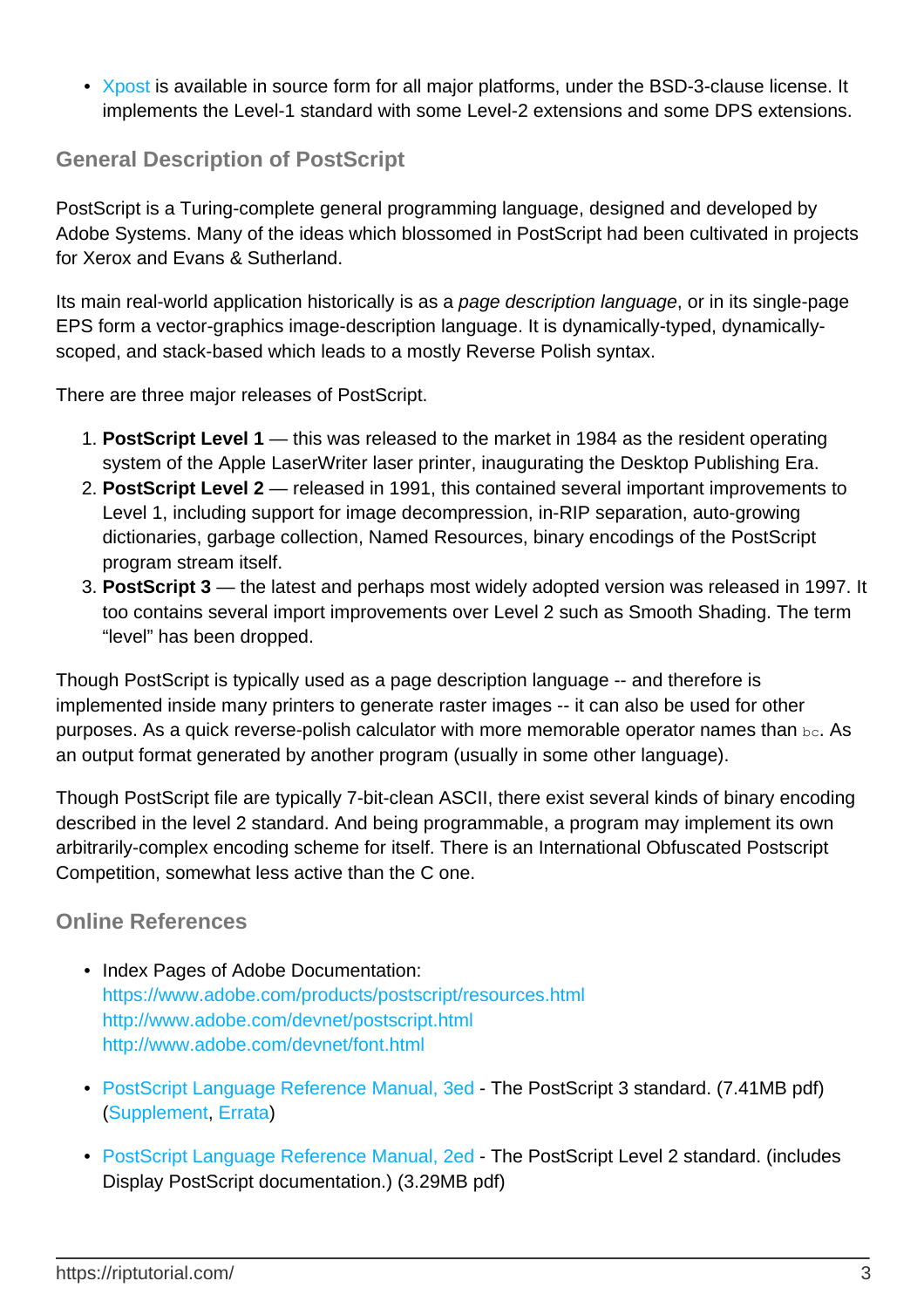- [Postscript Tutorial and Cookbook](http://www-cdf.fnal.gov/offline/PostScript/BLUEBOOK.PDF)  The blue book. (847KB pdf)
- [Postscript Language Program Design](http://www-cdf.fnal.gov/offline/PostScript/GREENBK.PDF) The green book. (911KB pdf)
- [Thinking in Postscript](http://wwwcdf.pd.infn.it/localdoc/tips.pdf) By the author of the green book and the blue-book's tutorial. (826KB pdf)
- [PostScript Language Document Structuring Conventions Speci](http://wwwimages.adobe.com/content/dam/Adobe/en/devnet/postscript/pdfs/5001.DSC_Spec.pdf)[fication 3.0](http://wwwimages.adobe.com/content/dam/Adobe/en/devnet/postscript/pdfs/5001.DSC_Spec.pdf) (521KB pdf)
- [Adobe Type 1 Font Format](http://wwwimages.adobe.com/content/dam/Adobe/en/devnet/font/pdfs/T1_SPEC.pdf) (444KB pdf)
- [Encapsulated PostScript File Format Speci](http://wwwimages.adobe.com/content/dam/Adobe/en/devnet/postscript/pdfs/5002.EPSF_Spec.pdf)[fication 3.0](http://wwwimages.adobe.com/content/dam/Adobe/en/devnet/postscript/pdfs/5002.EPSF_Spec.pdf) (185KB pdf)
- [PostScript Printer Description File Format Specification 4.3](http://wwwimages.adobe.com/content/dam/Adobe/en/devnet/postscript/pdfs/5003.PPD_Spec_v4.3.pdf) (186KB pdf) ([Update](http://wwwimages.adobe.com/content/dam/Adobe/en/devnet/postscript/pdfs/5645.PPD_Update.pdf))
- [Troubleshoot PostScript errors](http://helpx.adobe.com/x-productkb/global/troubleshoot-postscript-errors.html)  Debugging tips. (158KB html)
- [Acumen Journal](http://www.acumentraining.com/acumenjournal.html)  Archive of Postscript and PDF programming articles. (html directory of zipped pdfs)
- [Mathematical Illustrations: A Manual of Geometry and Postscript](http://www.math.ubc.ca/~cass/graphics/manual/) by Bill Casselman. (html directory of pdf chapters and code downloads)
- [Thread with many sorting algorithm implementations](https://groups.google.com/d/topic/comp.lang.postscript/p9gr6p-q3Gk/discussion) (usenet archive)
- Don Lancaster's [Guru Pages](http://www.tinaja.com/)
- Anastigmatix's [Direct use of the Postscript Language](http://www.anastigmatix.net/postscript/direct.html)
- Open-source step-wise [Debugger for Postscript Code](https://github.com/luser-dr00g/debug.ps)

#### <span id="page-5-0"></span>**FAQs**

- [Usenet FAQ \(circa 1995\)](ftp://ftp.cs.brown.edu/pub/comp.lang.postscript/FAQ.txt)
- [Wikibooks PostScript FAQ](http://en.wikibooks.org/wiki/PostScript_FAQ)
- [SO PostScript questions sorted by most-frequently viewed](http://stackoverflow.com/questions/tagged/postscript?sort=frequent)

#### <span id="page-5-1"></span>**Books**

- Postscript Language Reference Manual, 1ed, 1985. Recommended for its small size, and easy operator index from the summary pages (missing from later editions).
- Real World Postscript. Chapters by various authors on various topics, including excellent coverage of halftoning.

#### <span id="page-5-2"></span>**Local namespaces for functions**

Postscript is a dynamic-namespacing or *LISP 1* language. But it provides the tools to implement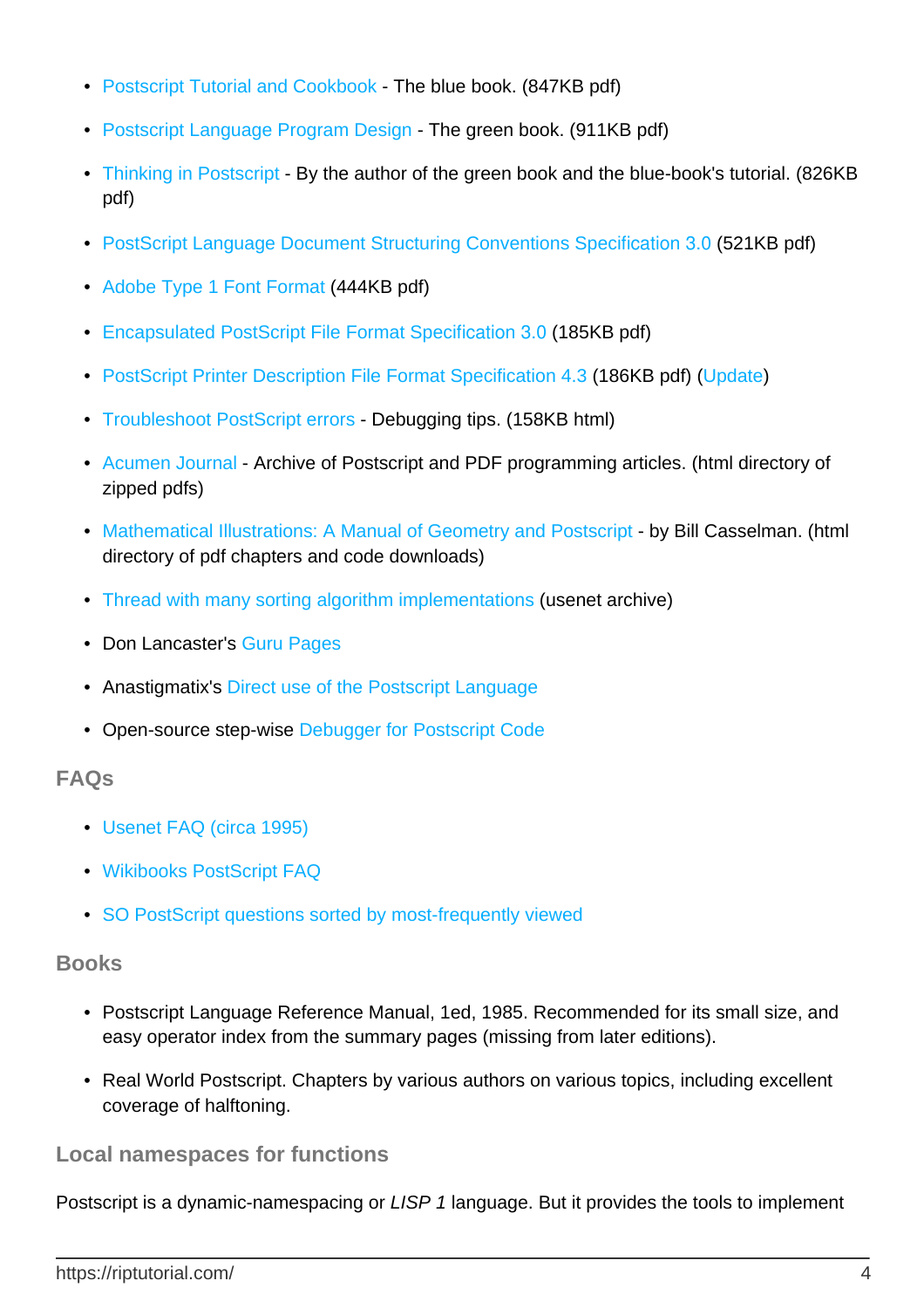local variables in procedures and other effects needed to implement algorithms.

For local names in a procedure, make a new dictionary at the start and pop it at the end.

```
/myproc {
     10 dict begin
     %... useful code ...
     end
  } def
```
You can also combine this nicely with a shortcut to define the function's arguments as variables.

```
% a b c myproc result
/myproc {
    10 dict begin
     {/c /b /a} {exch def} forall
     %... useful code yielding result ...
    end
  } def
```
If you need to update a \*"global" \* variable while the local dictionary is on top, use store instead of def.

#### <span id="page-6-0"></span>**Hello World example**

Select a font and fontsize, select location, show string.

```
%!PS
/Palatino-Roman 20 selectfont
300 400 moveto
(Hello, World!) show
showpage
```
Notes and common pitfalls:

- Failing to set a font (resulting in either no text or a default (ugly) font)
- Using findfont and setfont but forgetting to scalefont in between. Using the level-2 selectfont avoids this problem and is more concise.
- Failing to set a point with  $_{\text{move}}$ , or setting the point outside of the page. For US letter paper 8.5x11 is 792x612 ps points. So it's easy to remember roughly 800x600 (but a smidge shorter and wider). So 300 400 is roughly the center of the page (little high, little left).
- Forgetting to call showpage. If you preview a ps program with gs and it does not end in showpage, gs may display an image for you. And yet, the file will mysteriously fail to produce any output when you try to convert to pdf or something else.

#### <span id="page-6-1"></span>**Curriculum**

Read the documentation in this order to easily learn postscript: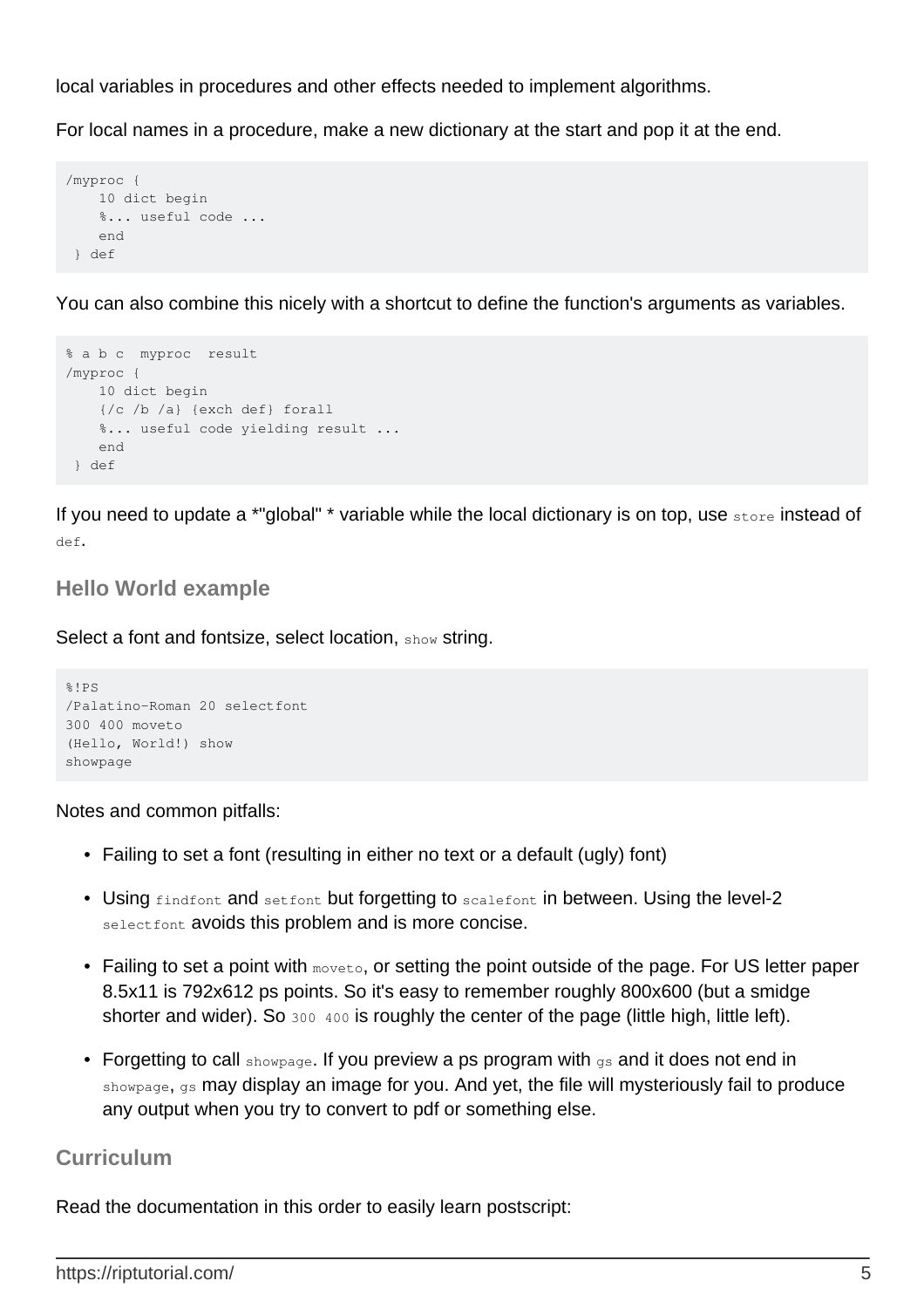- 1. Paul Bourke's excellent tutorial:<http://paulbourke.net/dataformats/postscript/>
- 2. Blue Book, first half, the original official tutorial: <http://www-cdf.fnal.gov/offline/PostScript/BLUEBOOK.PDF>
- 3. Green Book, how to use postscript effectively: <http://www-cdf.fnal.gov/offline/PostScript/GREENBK.PDF>
- 4. Thinking in Postscript, 'nuff said:<http://wwwcdf.pd.infn.it/localdoc/tips.pdf>
- 5. [Mathematical Illustrations](http://www.math.ubc.ca/~cass/graphics/manual/). Start small, build big. The math behind Bezier Curves. The Hodgman-Sutherland polygon clipping algorithm. Affine transformations and non-linear transformations of the path. 3D drawing and Gouraud shading. From the preface:

Which I of the many tools to help one produce mathematical graphics to choose apparently involves a trade-off between simplicity and quality, in which most go for what they perceive to be simplicity. The truth is that the trade-off is unnecessary once one has made a small initial investment of effort, by far the best thing to do in most situations is to write a program in the graphics programming language PostScript. There is practically no limit to the quality of the output of a PostScript program, and as one acquires experience the difficulties of using the language decrease rapidly. The apparent complexity involved in producing simple figures by programming in PostScript, as I hope this book will demonstrate, is largely an illusion. And the amount of work involved in producing more complicated figures will usually be neither more nor less than what is necessary.

Read Getting started with postscript online: [https://riptutorial.com/postscript/topic/5616/getting](https://riptutorial.com/postscript/topic/5616/getting-started-with-postscript)[started-with-postscript](https://riptutorial.com/postscript/topic/5616/getting-started-with-postscript)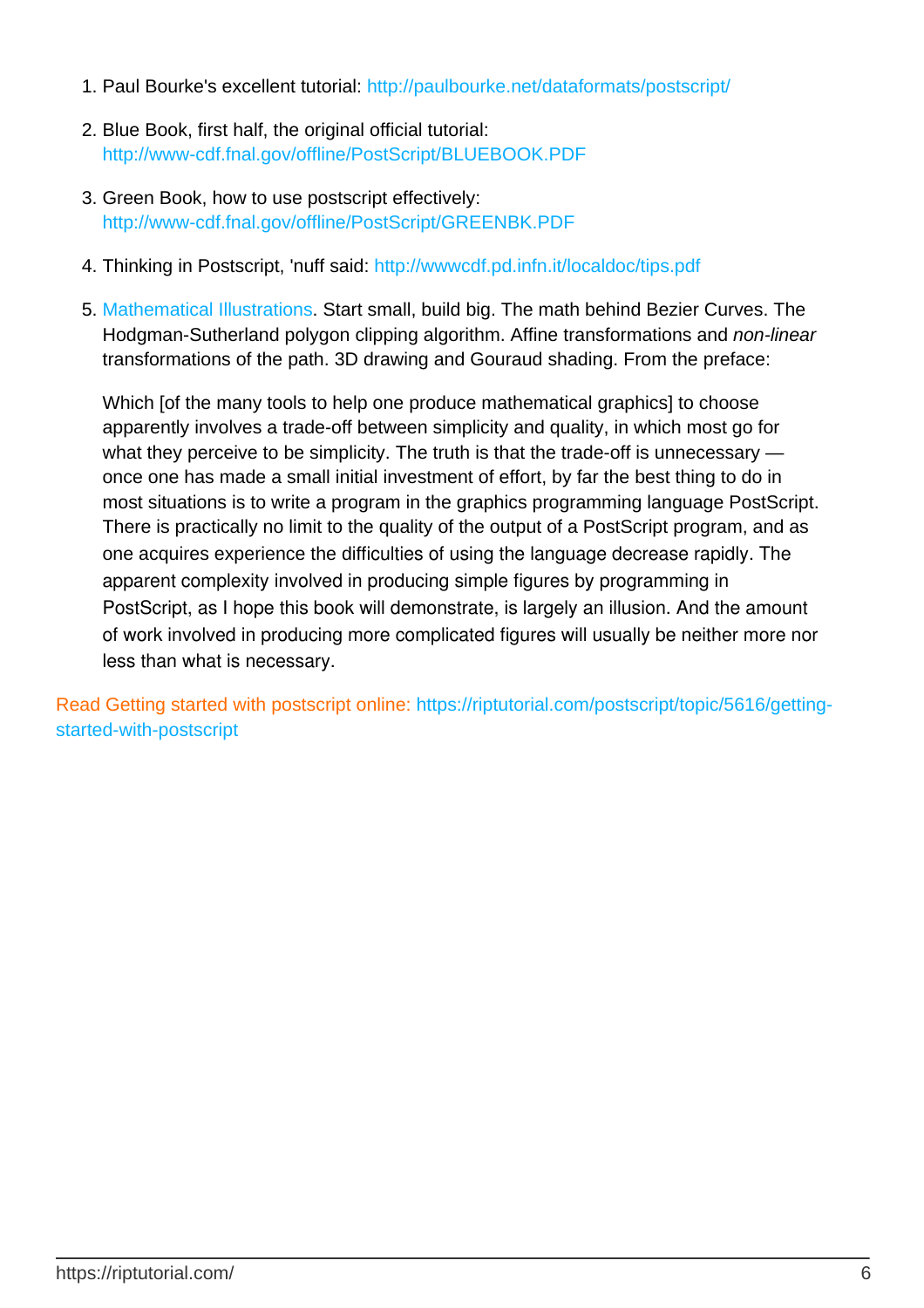# <span id="page-8-0"></span>**Chapter 2: Error Handling**

### <span id="page-8-1"></span>**Syntax**

- { -code- } stopped { -error- }{ -no-error- } ifelse % error catching frame
- \$error /errorname get % stackunderflow typecheck rangecheck etc \$error /newerror get % bool. put false to deactivate error \$error /ostack get % copy of operand stack at point of error
- errordict /stackoverflow { -additional-code- /stackoverflow signalerror} put % execute additional code on types of errors (here, the /stackoverflow error).

### <span id="page-8-2"></span>**Remarks**

There are two levels to error handling in postscript. This dichotomy applies both to the way the interpreter handles errors as well as the means available to the user (programmer) to control the handling.

The lower level is an unusual control structure stop ... stopped. stopped behaves much like a looping construct in that it establishes a mark on the execution stack that can be jumped-to if the exit operator (for a loop) or stop operator (for a stopped-context) is called. Unlike a looping construct, stopped yields a Boolean on the stack indicating whether stop was called (otherwise the procedure passed to stopped is known to have executed to completion.

When a PostScript error occurs, like stackunderflow maybe, the interpreter looks up the error's name in errordict which lives in systemdict. If the user has not replaced the procedure in errordict , then the default error procedure will take snapshots of all the stack and place them in  $\epsilon_{\text{error}}$ , another dictionary in systemdict. Finally, the default procedure will call stop which pops the user program from the exec stack and executes the interpreter's error printing procedure called handleerror in errordict.

So using all of this knowledge, you can catch errors by wrapping a section of code in  $\{\ldots\}$ stopped. You can rethrow an error by calling stop. You can determine what type of error occurred with \$error /errorname get.

You can also change the default behavior for a specific type of error by replacing the procedure with that name in errordict. Or change the format of printing the error report by replacing /handleerror in errordict.

### <span id="page-8-3"></span>**Examples**

#### <span id="page-8-4"></span>**Is there a currentpoint?**

Yield true on the stack if currentpoint executes successfully, or false if it signals a /nocurrentpoint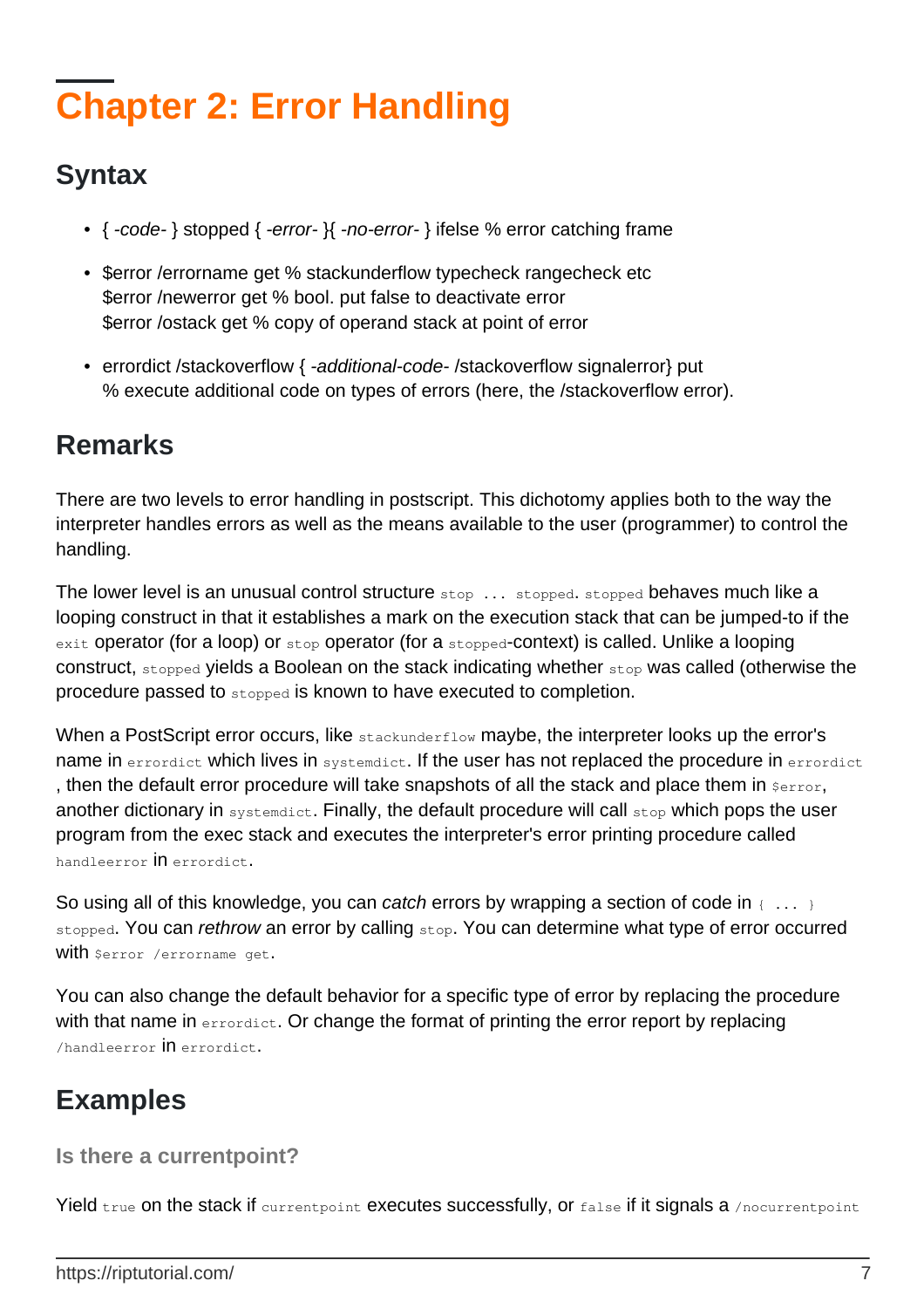error.

<span id="page-9-0"></span>{currentpoint pop pop} stopped not % bool

**Sequence of events when an error is signaled**

The sequence for an error is usually:

- 1. error is triggered by looking up the error name in errordict and executing this procedure.
- 2. the errordict procedure calls signalerror, passing it the error name.
- 3. signalerror takes snapshots of the stacks, saving the snapshots in  $s_{error}$ , and then calls stop.
- 4.  $\text{stop}$  pops the exec stack until the nearest enclosing stopped context established by the stopped operator.
- 5. if the program has not established its own stopped context to catch the error, it will be caught by an outer-level stopped { errordict /handleerror get exec } if which was called by the startup code to bracket the whole user program.
- 6. handleerror uses the information in  $serror$  to print an error report.

#### <span id="page-9-1"></span>**Signalling (throwing) an error**

Most of the tools are standardized with the exception of the name of the operator to throw an error. In Adobe interpreters, it is called . error. In ghostscript, it is called signalerror. So with this line you can use signalerror in postscript code for Adobe interpreters or ghostscript or xpost.

/.error where {pop /signalerror /.error load def} if

commandname errorname **signalerror** Take snapshots of the stack in *\$error*, then *stop*.

Eg.

```
% my proc only accepts integer
/proc {
    dup type /integertype ne {
        /proc cvx /typecheck signalerror
     } if
    % ... rest of proc ...
} def
```
#### <span id="page-9-2"></span>**Catching an error**

Since the final action of the default error handler is to call  $_{\text{stop}}$ , you can catch errors from operators by enclosing code in a { ... } stopped construct.

```
{
     0 array
    1 get
} stopped {
```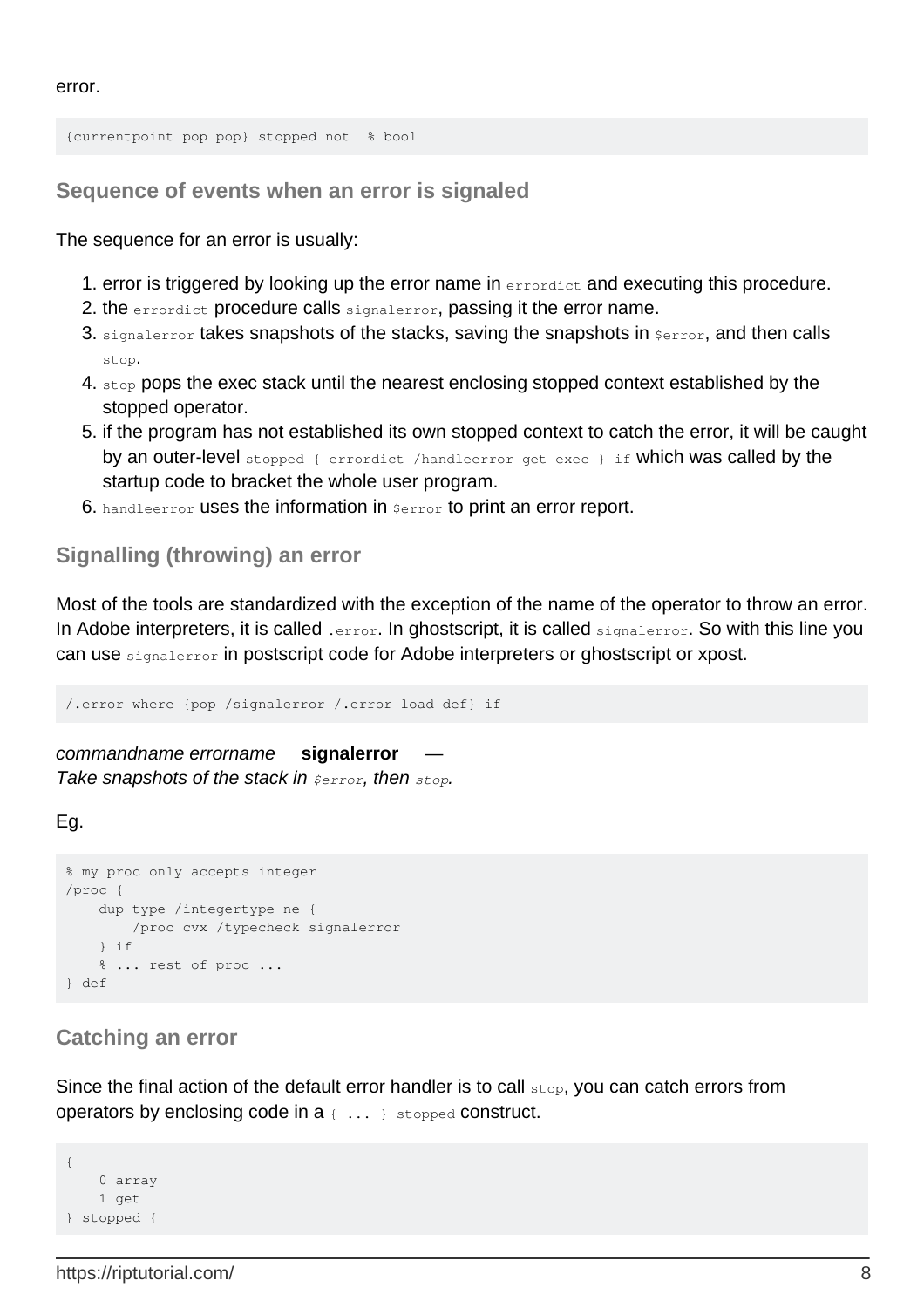```
 $error /errorname get =
} if
```
will print "rangecheck", the error signaled by get when the index is outside the acceptable range for that array.

#### <span id="page-10-0"></span>**Re-throwing errors**

This snippet implements a procedure which behaves like a postscript looping operator. If the user proc calls exit, it catches the invalidexit error to fix the dictstack for the end at the end. Any other error except *invalidexit* is re-thrown by calling stop.

```
% array n proc . -
% Like `forall` but delivers length=n subsequences produced by getinterval
/fortuple { 4 dict begin
     0 {offset proc n arr} {exch def} forall
     /arr load length n idiv
     {
         {
             /arr load offset n getinterval
             [ /proc load currentdict end /begin cvx ] cvx exec
             /offset offset n add def
         } stopped {
             $error /errorname get /invalidexit eq
             { 1 dict begin exit }{ stop } ifelse
         } if
     } repeat
end
} def
%[ 0 1 10 {} for ] 3 {} fortuple pstack clear ()=
```
Read Error Handling online:<https://riptutorial.com/postscript/topic/6199/error-handling>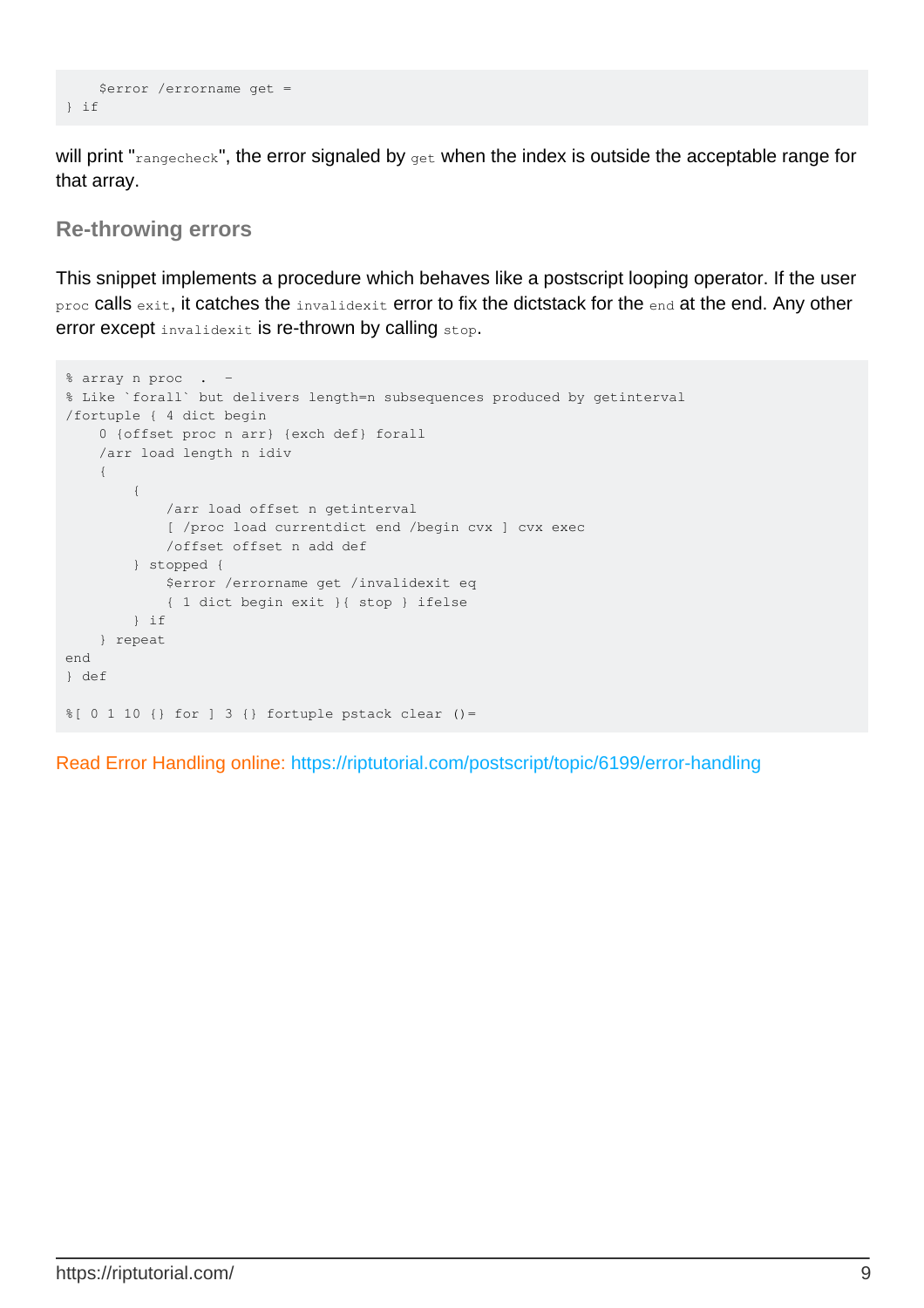## <span id="page-11-0"></span>**Chapter 3: Path Construction**

### <span id="page-11-1"></span>**Examples**

<span id="page-11-2"></span>**Drawing (describing) a polygon**

This example attempts to mimic the behavior of the built-in path construction operators like arc.

If there is a current point,  $_{\text{poly}}$  first draws a line to  $(x,y)+(r,0)$ , otherwise it starts by moving to that point.

Instead of gsave ... grestore (which has the undesirable effect of discarding the very changes to the current path which we want), it saves a copy of the current transformation matrix (CTM) as it exists when the function starts.

Then it does lineto to each succeeding point, which by scaling and rotating the matrix is always at  $(0,1)$ . Finally, it calls closepath and then restores the saved matrix as the CTM.

```
% x y n radius poly -
% construct a path of a closed n-polygon
/poly {
   matrix currentmatrix 5 1 roll % matrix x y n radius
    4 2 roll translate % matrix n radius
   dup scale \frac{1}{2} matrix n
    360 1 index div exch % matrix 360/n n
    0 1 {lineto currentpoint moveto}stopped{moveto}if % start or re-start subpath
  \{ \% matrix 360/n
     dup rotate \frac{1}{2} % matrix 360/n
     0 1 lineto % matrix 360/n
    } repeat % matrix 360/n
  pop 8 matrix
   closepath % matrix
  setmatrix \frac{1}{8}} def
```
<span id="page-11-3"></span>**Iterating through a path**

This snippet dumps the contents of the current path to stdout. It uses the ghostscript procedure  $=$ only which may not be available on all interpreters. An equivalent procedure on Adobe interpreters is called =print.

pathforall is a looping operator which takes 4 procedure bodies as arguments which are called for the specific types of path elements, the result of moveto, lineto, curveto, closepath, and all other path-contruction operators which boil-down to these elements.

```
\{ \text{exch} = \text{only} \} print =only ( ) print /moveto =}
{ exch =only ( ) print =only ( ) print /lineto =}
{ 6 -2 roll exch =only ( ) print =only ( ) print
  4 2 roll exch =only ( ) print =only ( ) print
  exch =only ( ) print =only ( ) print /curveto =}
```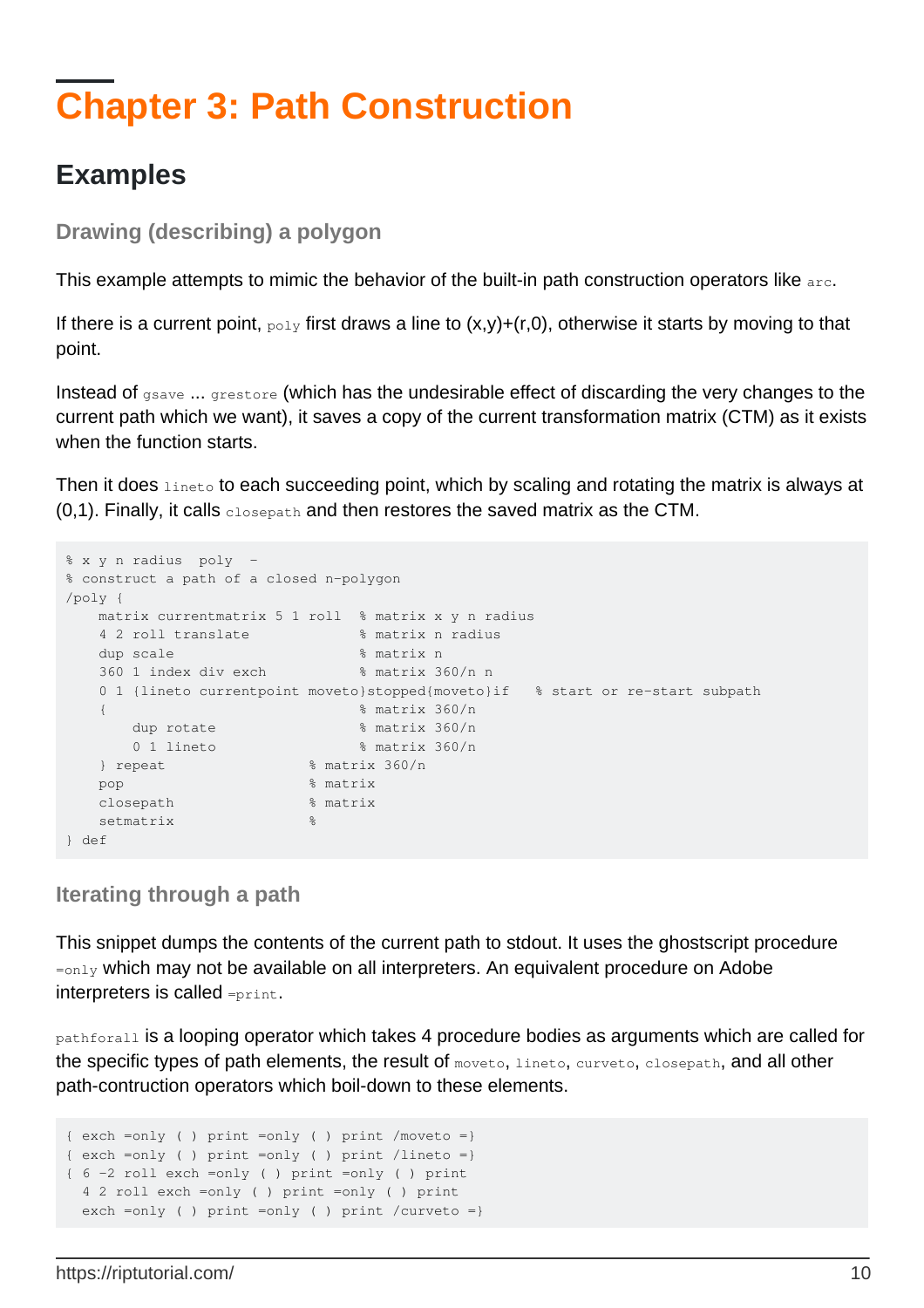```
{ /closepath = }
pathforall
```
#### <span id="page-12-0"></span>**Graph Paper**

```
/in {72 mul} def
/delta {1 in 10 div} def
/X 612 def
/Y 792 def
0 delta Y {
    0 1 index X exch % i 0 X i
    moveto exch % 0 i
    lineto
    stroke
} for
0 delta X {
   0 1 index Y % i 0 i Y
    moveto % i 0
    lineto
    stroke
} for
showpage
```
Read Path Construction online:<https://riptutorial.com/postscript/topic/6679/path-construction>